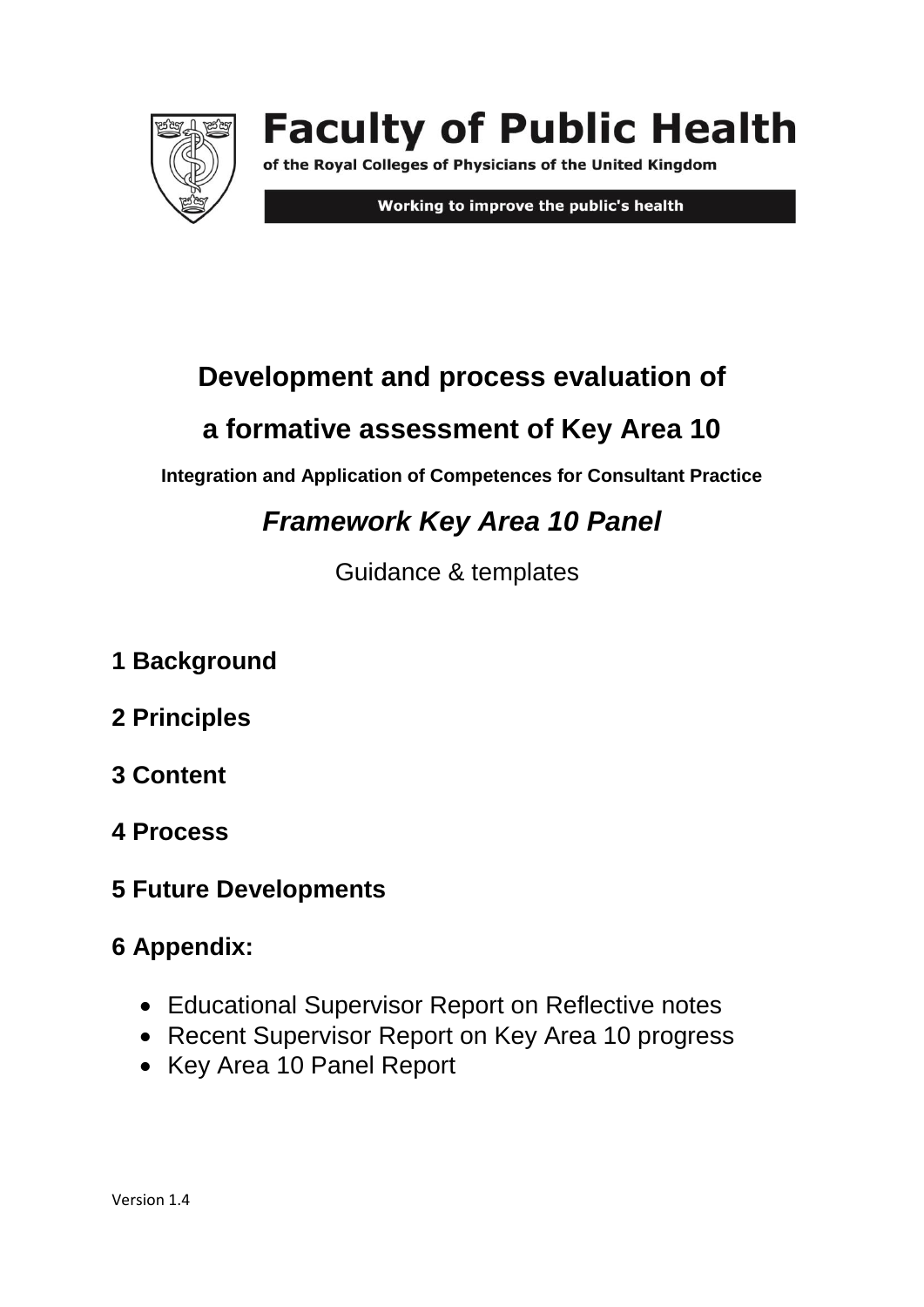#### **1 Background**

1.1 The 2015 curriculum introduces an entirely new Key Area 10: Integration and Application of Competences for Consultant Practice. This area focuses on the ability to integrate and apply public health competences for consultant practice. Assessment of full achievement is expected during the final year of training. The aim is described in the following way.

*To be able to demonstrate the consistent use of sound judgment to select from a range of advanced public health expertise and skills, and to use them effectively, working at senior organisational levels, to deliver improved population health in complex and unpredictable environments.*

1.2 Summative assessment to demonstrate that a registrar has achieved these Key Area 10 learning outcomes will be undertaken in the final year of training utilising: the activity summary sheets, a range of workplace based assessments with multiple assessors and the results of the multisource feedback. Guidance for assessment of competency and Guidance for method of assessment for Key Area 10 learning outcomes are provided in the 2015 curriculum.

1.3 To support Registrars and their Educational Supervisors to develop and demonstrate these learning outcomes an additional assessment of this Key Area is being developed which is formative and developmental in order to ensure that registrars are ready to perform at consultant level on completion of training. The timing of this formative assessment allows for additional training needs to be picked up and addressed as required before the end of training.

1.4 The learning outcomes are multifaceted and it is recognised that while the Educational Supervisor is ultimately responsible for the summative assessment of these learning outcomes, they are unlikely to be able to signoff those in KA10 singlehandedly. This paper describes a process to support the Educational Supervisor in this role by enabling the registrar to discuss an overview of their work with a wider group.

1.5 The process may help to pave the way for the registrar towards peer appraisal at consultant level.

1.6 A feasible model for 2016 needs to be identified *as soon as possible* for the benefit of registrars and educational supervisors who are supporting registrars who have made the transition to the new curriculum and are approaching their Completion of Specialist Training date. In the first instance this model is relevant to registrars with a CCT date between 1st August 2017 and 31st July 2018.

**1.7** In line with the 2015 curriculum the Faculty of Public Health encourages registrars to take part in the development and evaluation of a formative assessment of Key Area 10. This specific formative assessment tool is not part of the curriculum and assessment system, and registrars are not required to participate in this specific formative assessment. Formative assessment and feedback are a curriculum requirement, but using this specific formative assessment tool that is being developed and evaluated for Key Area 10 is not.

Version 1.4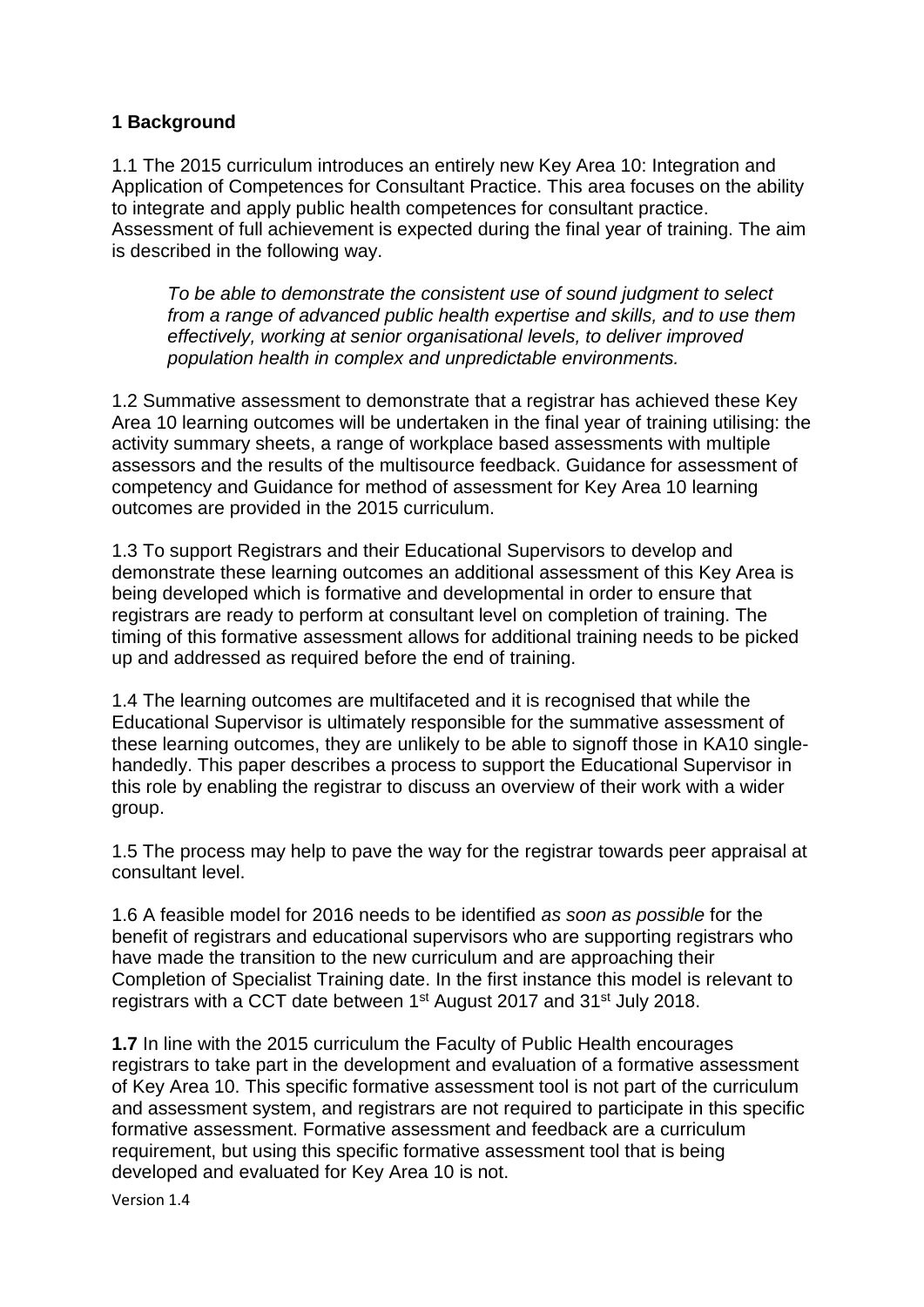# **2 Principles**

The following principles underpin the proposed model.

2.1 The assessment is to help registrars in their progress towards consultant level working and should assist with future preparation for an Advisory Appointments Committee (or equivalent).

2.2 It is based on the registrar's work to date and it does not require the identification of new projects. It is a matter of reflecting on work to date and the synthesis of actions.

2.3 It is not a Part C exam, but intended as a formative assessment leading to an appropriate Personal Development Plan for ST5, leading the registrar toward consultant practice. In this, the panel, registrar and supervisor explore progress towards the competencies in KA10 and identify learning skill acquisition and experience areas which would benefit from development and plan to meet these within the final training period.

2.4 This model will be developed and refined for future years as experience is gained and development will be informed by an evaluation.

### **3 Content**

3.1 The registrar prepares a reflective note for each of the three competences in KA10 ie. Public Health Expert, Personal Effectiveness and Impact, and Commitment to Public Health Values. These reflective notes form the basis of the discussion with the panel.

3.2 The reflection should cover at least two of the three pillars of public ie. Health Improvement, Healthcare Public Health, Health Protection.

3.3 Each reflective note can be up to 1000 words, excluding titles or headings. It should be prose without diagrams or tables.

3.4 The registrar should also submit the substantial 360 feedback from the end of ST4 together with their reflection (as prepared for KA9).

3.5 The Educational Supervisor submits a report that has been shared with the registrar in advance. This comprises comments on the reflective notes. (Appendix 1)

3.6 A supervisor that has worked closely with the registrar in the past six months (either an Educational or Clinical Supervisor) submits a report that has been shared with the registrar in advance. This is a comment on progress towards the KA10 competences. (Appendix 2).

3.7 The submissions of three reflective notes, the MSF plus reflective note, Educational and recent Supervisor reports are sent to the Training Programme Director (TPD) with the cover sheet found in Appendix 3.3.8 Guidance on writing reflective notes can be found on the Faculty of Public Health

Version 1.4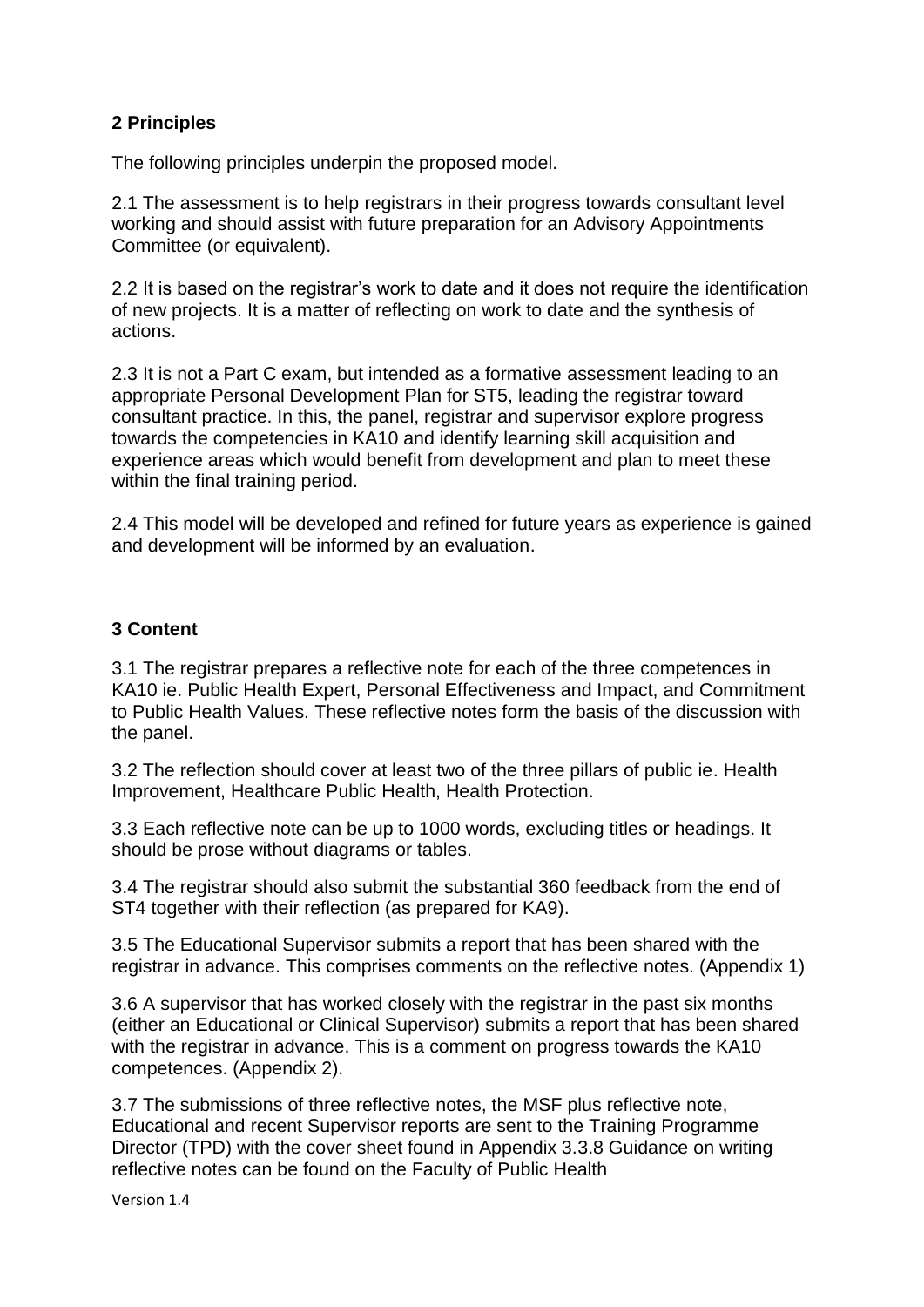website.[http://www.fph.org.uk/uploads/FPH%20Tips%20on%20Writing%20Effective%20Reflective](http://www.fph.org.uk/uploads/FPH%20Tips%20on%20Writing%20Effective%20Reflective%20Notes.pdf) [%20Notes.pdf](http://www.fph.org.uk/uploads/FPH%20Tips%20on%20Writing%20Effective%20Reflective%20Notes.pdf)

# **4 Process**

4.1 The trainee is invited by the TPD to submit the evidence listed in section 3, 12 months (whole time equivalent) before the expected CCT date.

4.2 A panel is convened by the TPD comprising a consultant level member of the local Public Health Training Committee, an external TPD and the responsible TPD themselves.

4.3 The registrar meets with the panel to discuss her/his submissions. The registrar will not be expected to deliver a presentation.

4.4 The panel considers appropriate signposting to address developmental areas identified to be considered for including in the registrar's learning agreement.

4.5 The panel prepares a report for the registrar and the Educational Supervisor.

4.6 The registrar and the Educational Supervisor use the panel report in the development of the educational plan/learning agreement. The educational plan/learning agreement is in the portfolio available to the Annual Review of Competence Progression (ARCP) committee. The registrars should not share the panel report with ARCP committee.

4.7 In accordance with usual practice the Educational Supervisor and registrar agree actions if any needed in the light of the ARCP feedback.

4.8 The Educational Supervisor assesses the registrar against the Key Area10 learning outcomes prior to the final ARCP and CCT in line with the Guidance for assessment of competency and Guidance for method of assessment for Key Area 10 learning outcomes are provided in the 2015 curriculum.

### **5 Future Developments**

5.1 In the first instance this model is to be piloted for registrars with a CCT date between 1<sup>st</sup> August 2017 and 31<sup>st</sup> July 2018.

5.2 This proposal is based on Health Education England Local Education and Training Board structures and it may be more feasible to look to Regional arrangements in the future. It also needs to reflect arrangements in Scotland, Wales and Northern Ireland.

5.3 Since this is partly to support registrars gaining consultant posts it may be advantageous to look to include Faculty of Public Health Advisory Appointments Committee representatives.

.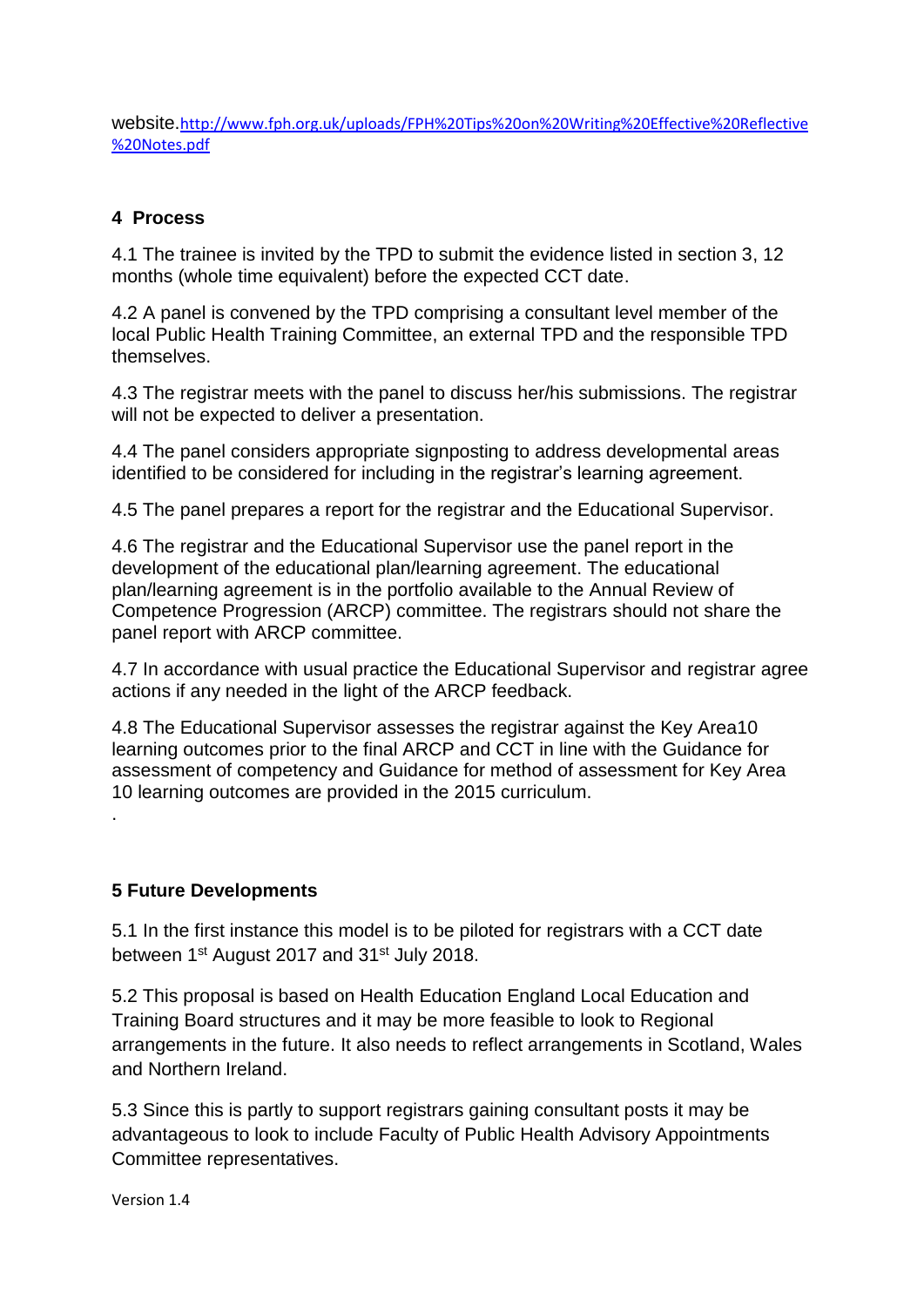# **Based on report Authored by**

*Judith Bell Deputy Chair OSPHE Examiners, Julie Parkes Training Programme Director*

*Rebecca Hams, Adeola Agbebiyi Specialty Registrars Committee*

*April 2016*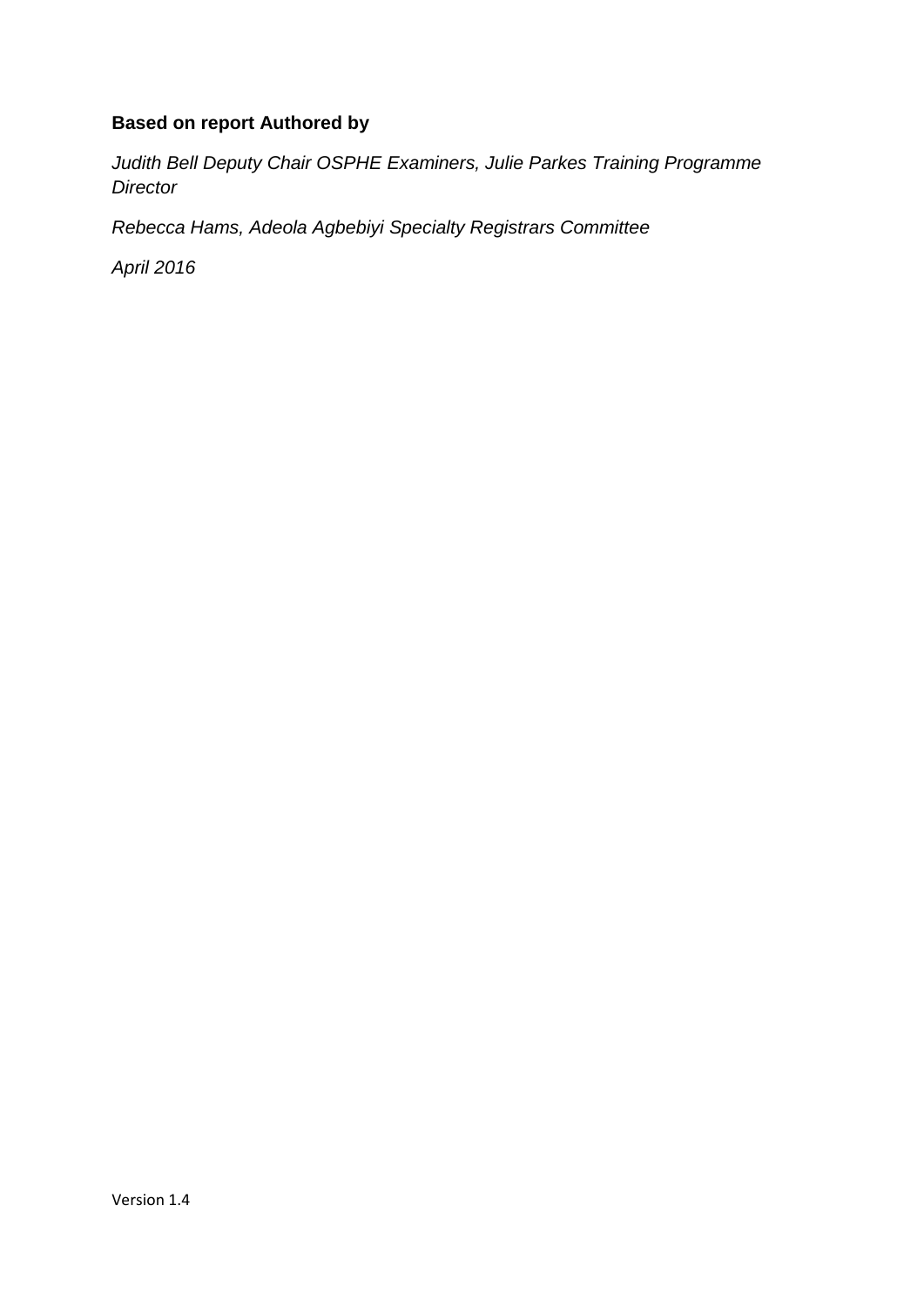# **6 Appendix**

# **Appendix 1: Educational Supervisor Report on Reflective Notes**

This form is for submission to the Key Area 10 formative assessment panel by the registrar's current educational supervisor, commenting on the three reflective notes written by the registrar covering key area 10 learning outcomes as shown overleaf.

| <b>Registrar Name</b>                                                                                                                                                                     |  | <b>Educational</b><br><b>Supervisor</b><br>submitting this<br>form |      |                   |
|-------------------------------------------------------------------------------------------------------------------------------------------------------------------------------------------|--|--------------------------------------------------------------------|------|-------------------|
| <b>Competency area</b>                                                                                                                                                                    |  | <b>Comments on individual reflective note</b>                      |      |                   |
| 1. Public Health Expert                                                                                                                                                                   |  |                                                                    |      |                   |
| (See reverse for specific LOs)                                                                                                                                                            |  |                                                                    |      |                   |
| 2. Personal Effectiveness<br>and Impact<br>(See reverse for specific LOs)                                                                                                                 |  |                                                                    |      |                   |
| 3. Commitment to Public<br><b>Health Values</b><br>(See reverse for specific LOs)                                                                                                         |  |                                                                    |      |                   |
| Do the presented reflective notes draw on examples from at least two of the<br>three pillars of public (Health Improvement, Healthcare Public Health, Health<br><b>No</b><br>Protection)? |  |                                                                    | Yes/ |                   |
| Do the reflective notes cover all of the competency specific learning<br>outcomes covered in Key area 10 as shown overleaf?                                                               |  |                                                                    |      | Yes/<br><b>No</b> |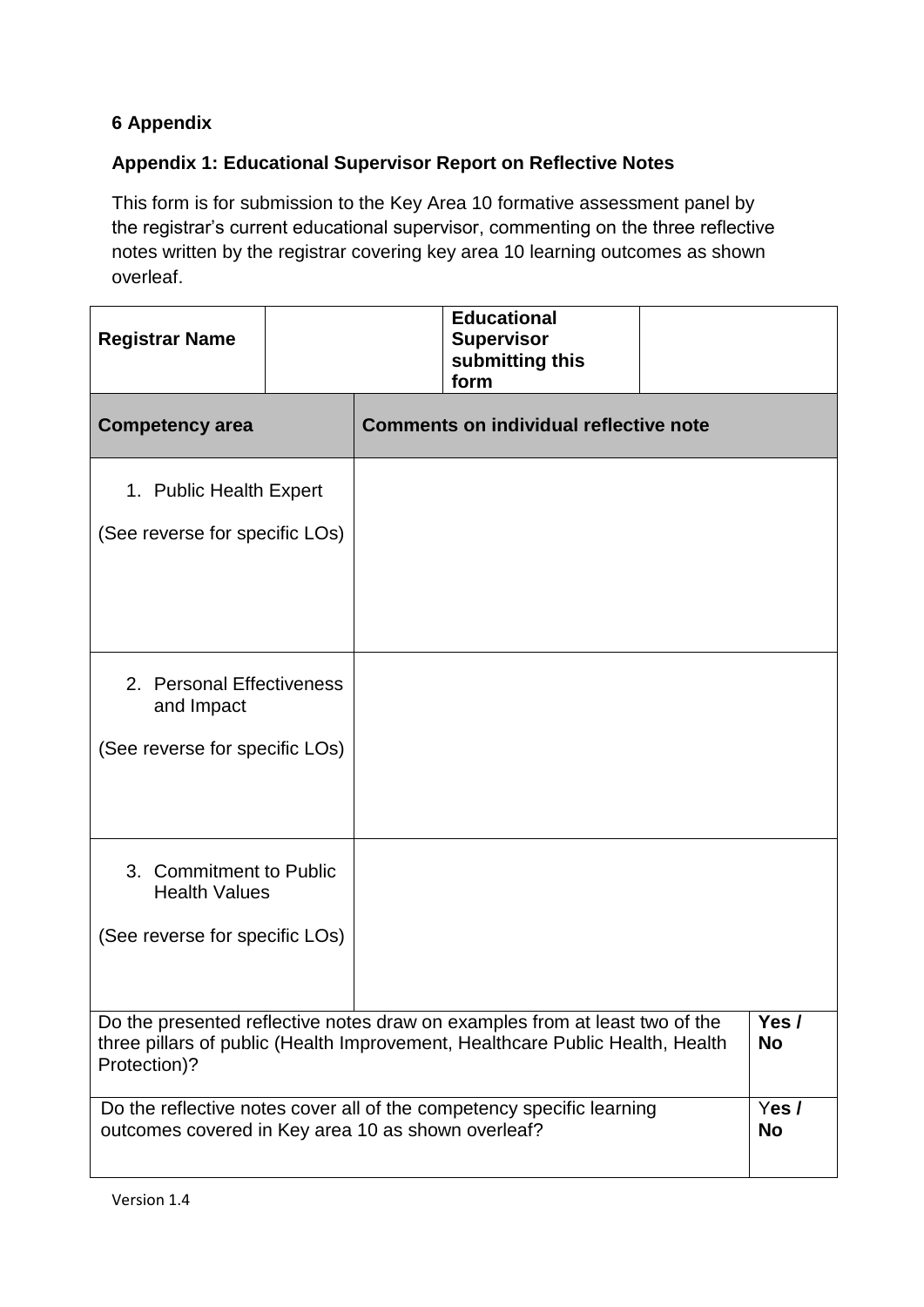# **Key area 10 Learning Outcomes to be included in each competency area**

 $\overline{\phantom{0}}$ 

| <b>Public Health Expert</b> |                                                                                                                                                                                                    |  |  |  |
|-----------------------------|----------------------------------------------------------------------------------------------------------------------------------------------------------------------------------------------------|--|--|--|
| 10.1                        | Selects and uses advanced public health knowledge and skills appropriately for<br>different tasks to deliver timely results.                                                                       |  |  |  |
| 10.2                        | Produces, integrates and interprets complex evidence from multiple sources with<br>scientific rigour and judgement.                                                                                |  |  |  |
| 10.3                        | Promotes and uses an evidence based and evaluative approach to scope public<br>health problems and deliver solutions.                                                                              |  |  |  |
| 10.4                        | Uses academic rigour appropriately to give independent public health advice.                                                                                                                       |  |  |  |
|                             | <b>Personal Effectiveness and Impact</b>                                                                                                                                                           |  |  |  |
| 10.5                        | Provides advanced public health expertise at a senior management level in their own<br>organisation and for one or more partner organisations working together.                                    |  |  |  |
| 10.6                        | Uses a range of high order literacy and communication skills appropriately to<br>increase understanding about the determinants of population health and promote<br>effective action to improve it. |  |  |  |
| 10.7                        | Influences and negotiates successfully at senior organisational levels in both their<br>own organisation and in multi- agency settings to achieve effective public health<br>action.               |  |  |  |
| 10.8                        | Operates as a leader at a senior organisational level, showing understanding of the<br>impact they have on others, and giving effective support to colleagues within teams.                        |  |  |  |
|                             | <b>Commitment to Public Health Values</b>                                                                                                                                                          |  |  |  |
| 10.9                        | Is proactive in identifying opportunities to improve population health and taking<br>effective action to influence the corporate work programmes of an organisation to<br>include solutions.       |  |  |  |
| 10.10                       | Uses and promotes public health principles and core values.                                                                                                                                        |  |  |  |
| 10.11                       | Works flexibly and perseveres through uncertainty, additional unexpected complexity<br>and potential or actual conflict to seek effective outcomes.                                                |  |  |  |
| 10.12                       | Uses reflective practice regularly to ensure on-going professional and personal<br>development of their public health practice.                                                                    |  |  |  |

# **I confirm that this report has been shared and agreed between the registrar and educational supervisor.**

| <b>Educational supervisor</b> |  |       |  |
|-------------------------------|--|-------|--|
| Signature:                    |  | Date: |  |
| <b>Specialty Registrar</b>    |  |       |  |
| Signature:                    |  | Date: |  |

Г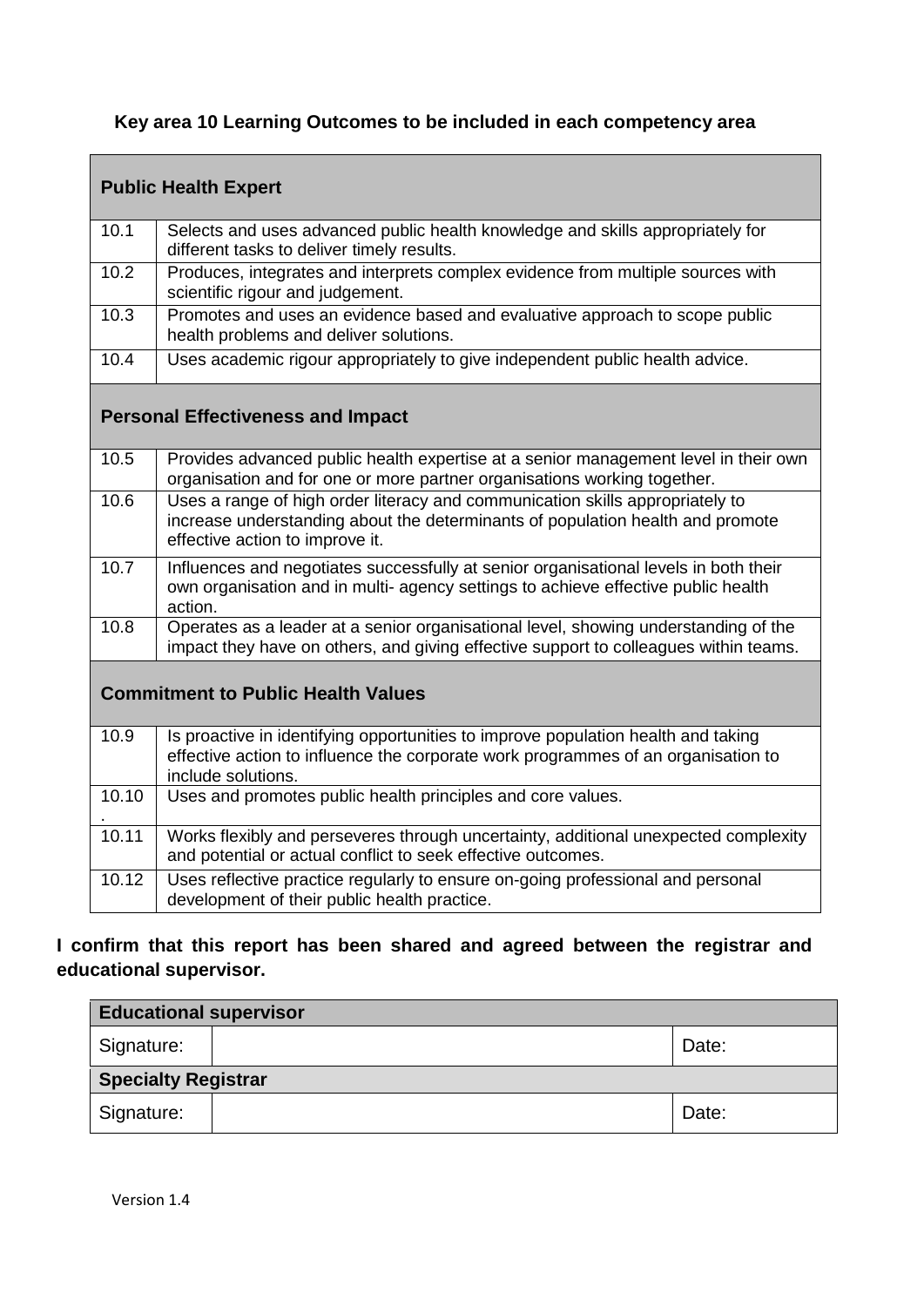# **Appendix 2: Recent Supervisor Report on Key Area 10 progress**

This form is for submission to the Key Area 10 formative assessment panel by a supervisor who has worked closely with the registrar in the past six months (either an Educational or Clinical Supervisor). The comments below are aimed to help guide the panel in making any recommendations for developmental areas in key area 10 during the final stage of registrar training prior to CCT.

| <b>Registrar Name</b>                                             |  |                                                                                         | <b>Supervisor</b><br>submitting this form                      |  |
|-------------------------------------------------------------------|--|-----------------------------------------------------------------------------------------|----------------------------------------------------------------|--|
| <b>Training</b><br>placement* on<br>which this report<br>is based |  |                                                                                         | <b>Supervisor role</b><br>(Educational or<br><b>Clinical</b> ) |  |
| Assessments during the placement*                                 |  |                                                                                         |                                                                |  |
| <b>Direct observation</b>                                         |  |                                                                                         |                                                                |  |
| Case discussion                                                   |  |                                                                                         |                                                                |  |
| Written report                                                    |  |                                                                                         |                                                                |  |
| Other (Please specify)                                            |  |                                                                                         |                                                                |  |
| <b>Competency area</b>                                            |  | <b>Comments on registrar progress and suggestions</b><br>for improvements (if required) |                                                                |  |
| <b>Public Health Expert</b>                                       |  |                                                                                         |                                                                |  |
| (See reverse for specific LOs)                                    |  |                                                                                         |                                                                |  |
| Personal Effectiveness and<br>Impact                              |  |                                                                                         |                                                                |  |
| (See reverse for specific LOs)                                    |  |                                                                                         |                                                                |  |
| <b>Commitment to Public Health</b><br>Values                      |  |                                                                                         |                                                                |  |
| (See reverse for specific LOs)                                    |  |                                                                                         |                                                                |  |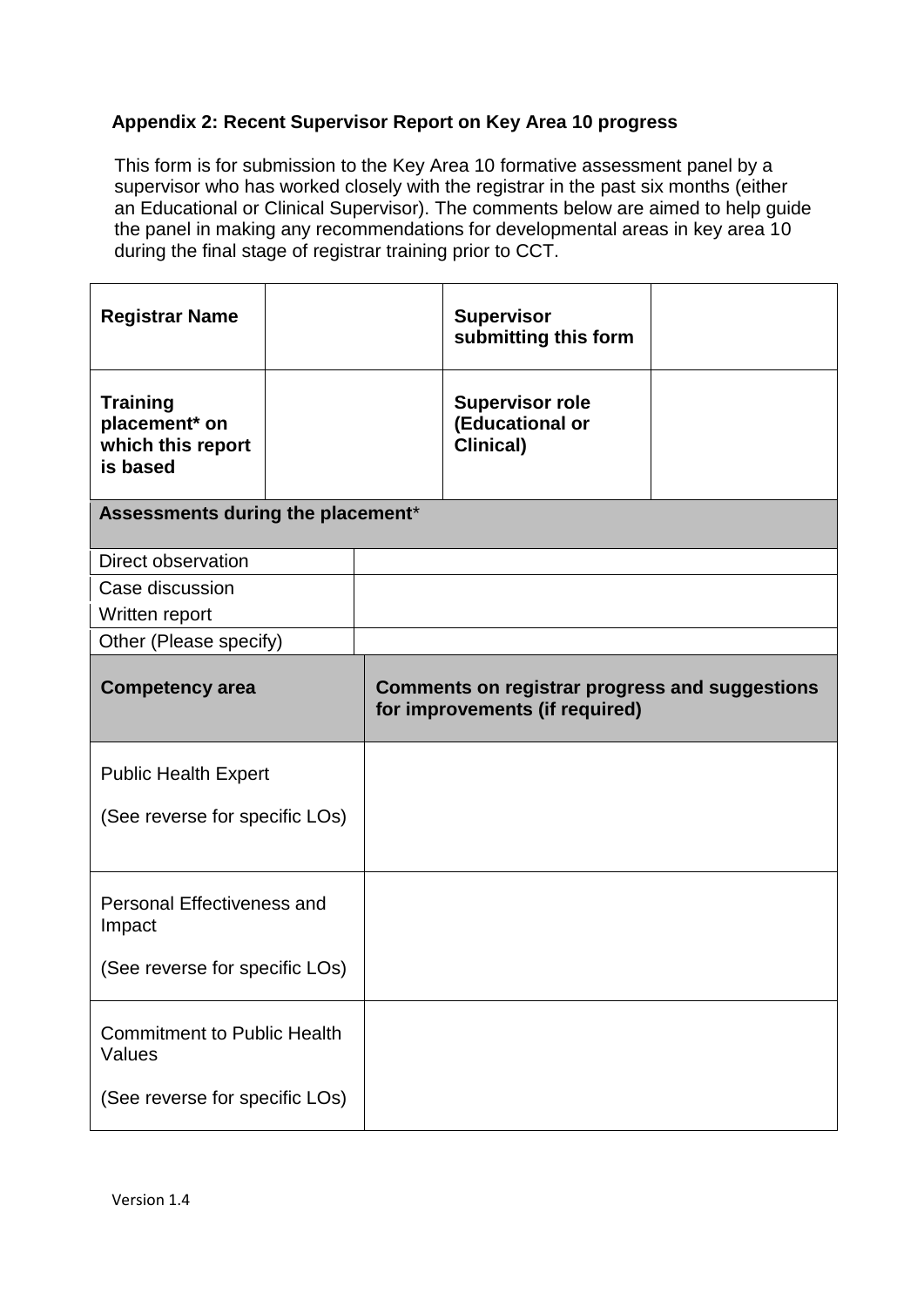# **Key area 10 Learning Outcomes to be included in each competency area**

| <b>Public Health Expert</b>               |                                                                                                                                                                                                    |  |  |  |
|-------------------------------------------|----------------------------------------------------------------------------------------------------------------------------------------------------------------------------------------------------|--|--|--|
| 10.1                                      | Selects and uses advanced public health knowledge and skills appropriately for<br>different tasks to deliver timely results.                                                                       |  |  |  |
| 10.2                                      | Produces, integrates and interprets complex evidence from multiple sources with<br>scientific rigour and judgement.                                                                                |  |  |  |
| 10.3                                      | Promotes and uses an evidence based and evaluative approach to scope public<br>health problems and deliver solutions.                                                                              |  |  |  |
| 10.4                                      | Uses academic rigour appropriately to give independent public health advice.                                                                                                                       |  |  |  |
| <b>Personal Effectiveness and Impact</b>  |                                                                                                                                                                                                    |  |  |  |
| 10.5                                      | Provides advanced public health expertise at a senior management level in their own<br>organisation and for one or more partner organisations working together.                                    |  |  |  |
| 10.6                                      | Uses a range of high order literacy and communication skills appropriately to increase<br>understanding about the determinants of population health and promote effective<br>action to improve it. |  |  |  |
| 10.7                                      | Influences and negotiates successfully at senior organisational levels in both their<br>own organisation and in multi- agency settings to achieve effective public health<br>action.               |  |  |  |
| 10.8                                      | Operates as a leader at a senior organisational level, showing understanding of the<br>impact they have on others, and giving effective support to colleagues within teams.                        |  |  |  |
| <b>Commitment to Public Health Values</b> |                                                                                                                                                                                                    |  |  |  |
| 10.9                                      | Is proactive in identifying opportunities to improve population health and taking<br>effective action to influence the corporate work programmes of an organisation to<br>include solutions.       |  |  |  |
| 10.10                                     | Uses and promotes public health principles and core values.                                                                                                                                        |  |  |  |
| 10.11                                     | Works flexibly and perseveres through uncertainty, additional unexpected complexity<br>and potential or actual conflict to seek effective outcomes.                                                |  |  |  |
| 10.12                                     | Uses reflective practice regularly to ensure on-going professional and personal<br>development of their public health practice.                                                                    |  |  |  |

# **I confirm that this report has been shared and agreed between the registrar and supervisor.**

| Supervisor                 |  |       |  |
|----------------------------|--|-------|--|
| Signature:                 |  | Date: |  |
| <b>Specialty Registrar</b> |  |       |  |
| Signature:                 |  | Date: |  |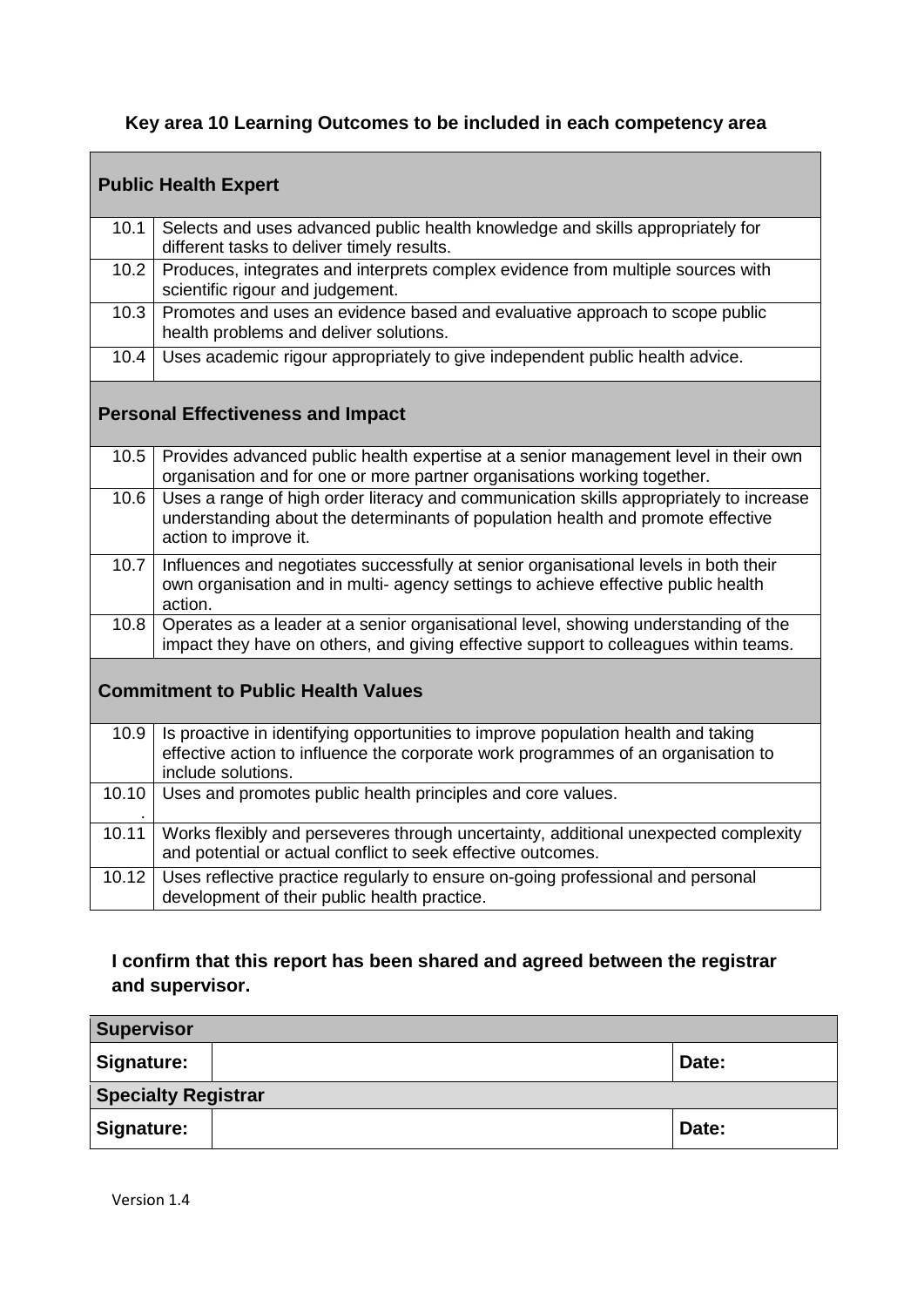# **Appendix 3 Key Area 10 Panel Report**

This form is for completion by the panel to be submitted to the Registrar and their Educational Supervisor. On the basis of the Learning Outcomes (listed overleaf) please identify any development needs.

| <b>Registrar Name</b>                                                                              | Membership &<br><b>Chair of panel</b>   |                                       |
|----------------------------------------------------------------------------------------------------|-----------------------------------------|---------------------------------------|
| <b>CCT Date</b>                                                                                    | Date of next ARCP                       |                                       |
| KA10 review date                                                                                   | <b>Educational</b><br><b>Supervisor</b> |                                       |
| <b>Competency area</b>                                                                             |                                         | Panel feedback on developmental needs |
| Overall progress for KA 10<br>Eg satisfactory progress<br>achieved/on track/some gaps              |                                         |                                       |
| <b>Public Health Expert</b>                                                                        |                                         |                                       |
| Development needs to fully achieve<br>KA 10 competencies                                           |                                         |                                       |
| Any recommendations for future<br>professional development over and<br>above requirements of KA 10 |                                         |                                       |
| Personal Effectiveness and Impact                                                                  |                                         |                                       |
| Development needs to fully achieve<br>KA 10 competencies                                           |                                         |                                       |
| Any recommendations for future<br>professional development over and<br>above requirements of KA 10 |                                         |                                       |
| <b>Commitment to Public Health</b><br>Values                                                       |                                         |                                       |
| Development needs to fully achieve<br>KA 10 competencies                                           |                                         |                                       |
| Any recommendations for future<br>professional development over and<br>above requirements of KA 10 |                                         |                                       |
| Any other feedback                                                                                 |                                         |                                       |